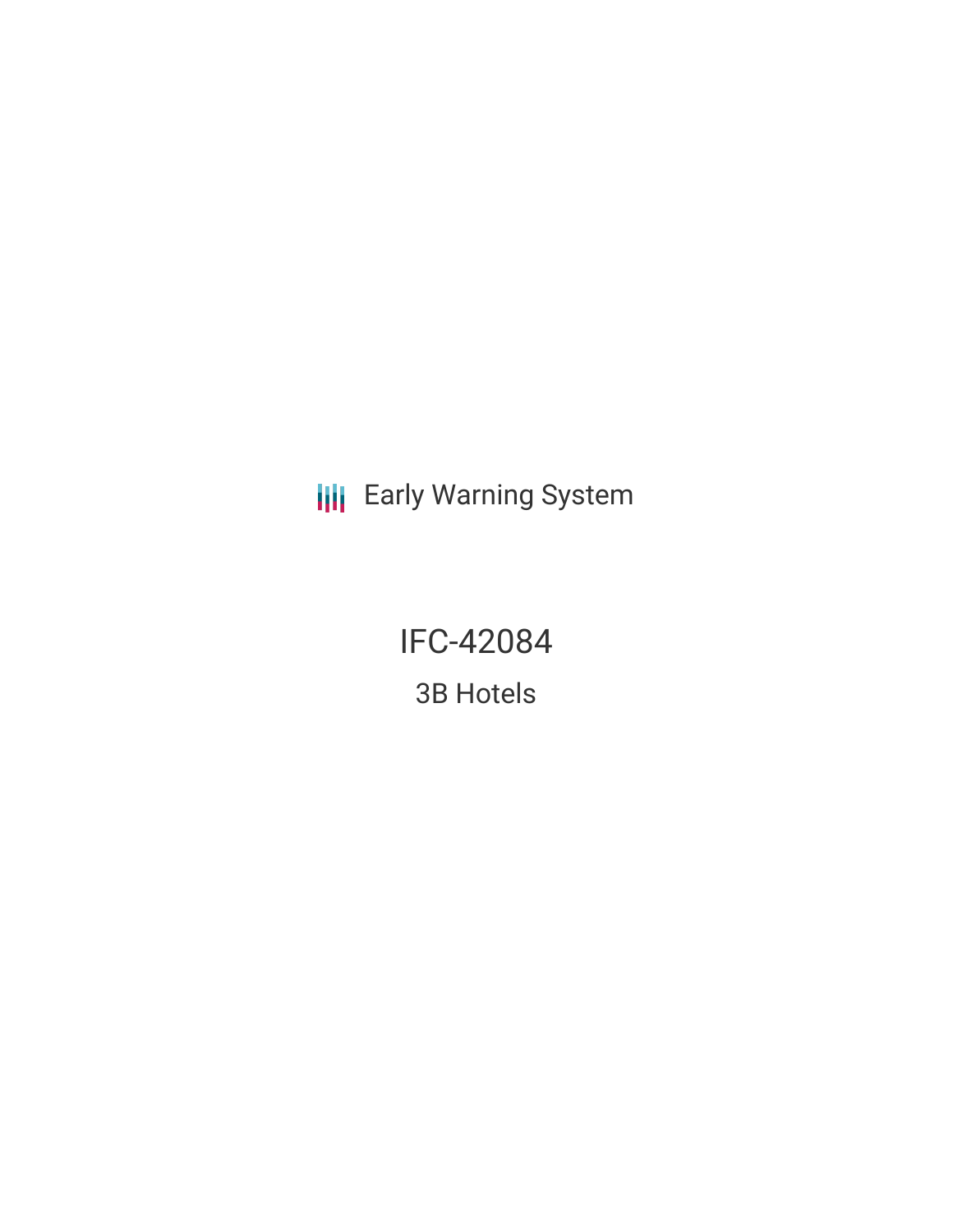# **Quick Facts**

| <b>Countries</b>               | Rwanda                                  |
|--------------------------------|-----------------------------------------|
| <b>Financial Institutions</b>  | International Finance Corporation (IFC) |
| <b>Status</b>                  | Proposed                                |
| <b>Bank Risk Rating</b>        | B                                       |
| <b>Voting Date</b>             | 2019-05-27                              |
| <b>Borrower</b>                | <b>3B GROUP OF HOTELS</b>               |
| <b>Sectors</b>                 | Industry and Trade                      |
| <b>Investment Amount (USD)</b> | \$7.70 million                          |
| <b>Project Cost (USD)</b>      | \$13.60 million                         |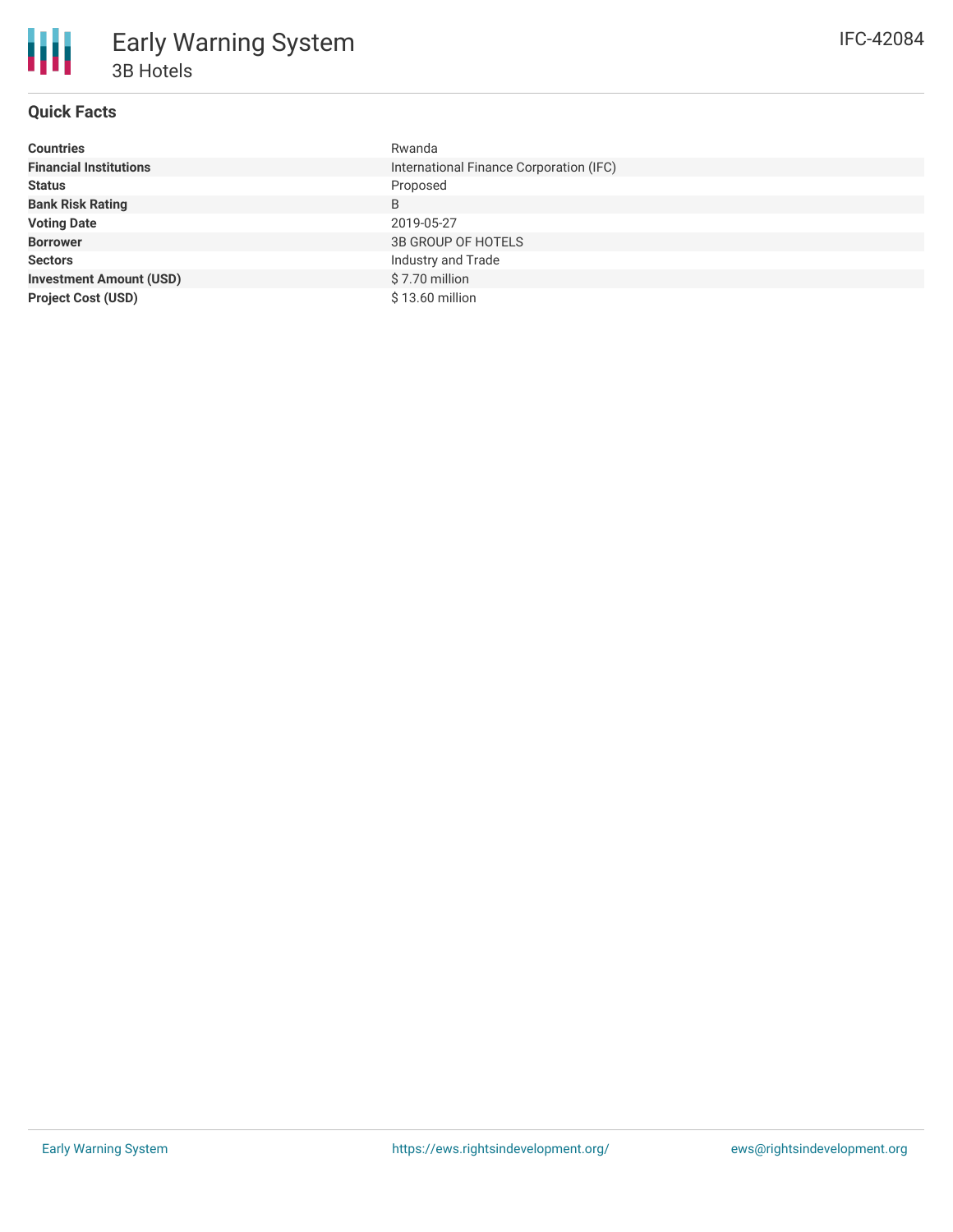

# **Project Description**

The proposed investment would support 3B Group of Hotels ("3B" or "the Company"), one of Rwanda's leading ecotourism groups, to expand its network of mid-tier lodging in Rwanda with investment in: (i) the completion of a 30-room Akagera Safari Camp in the Lakes District in the Eastern Province of Rwanda, (ii) the acquisition, refurbishment and putting into operation of the Nobilis Hotel, a 61-room hotel in Kigali and (iii) the introduction of a modern management information system (the "Project").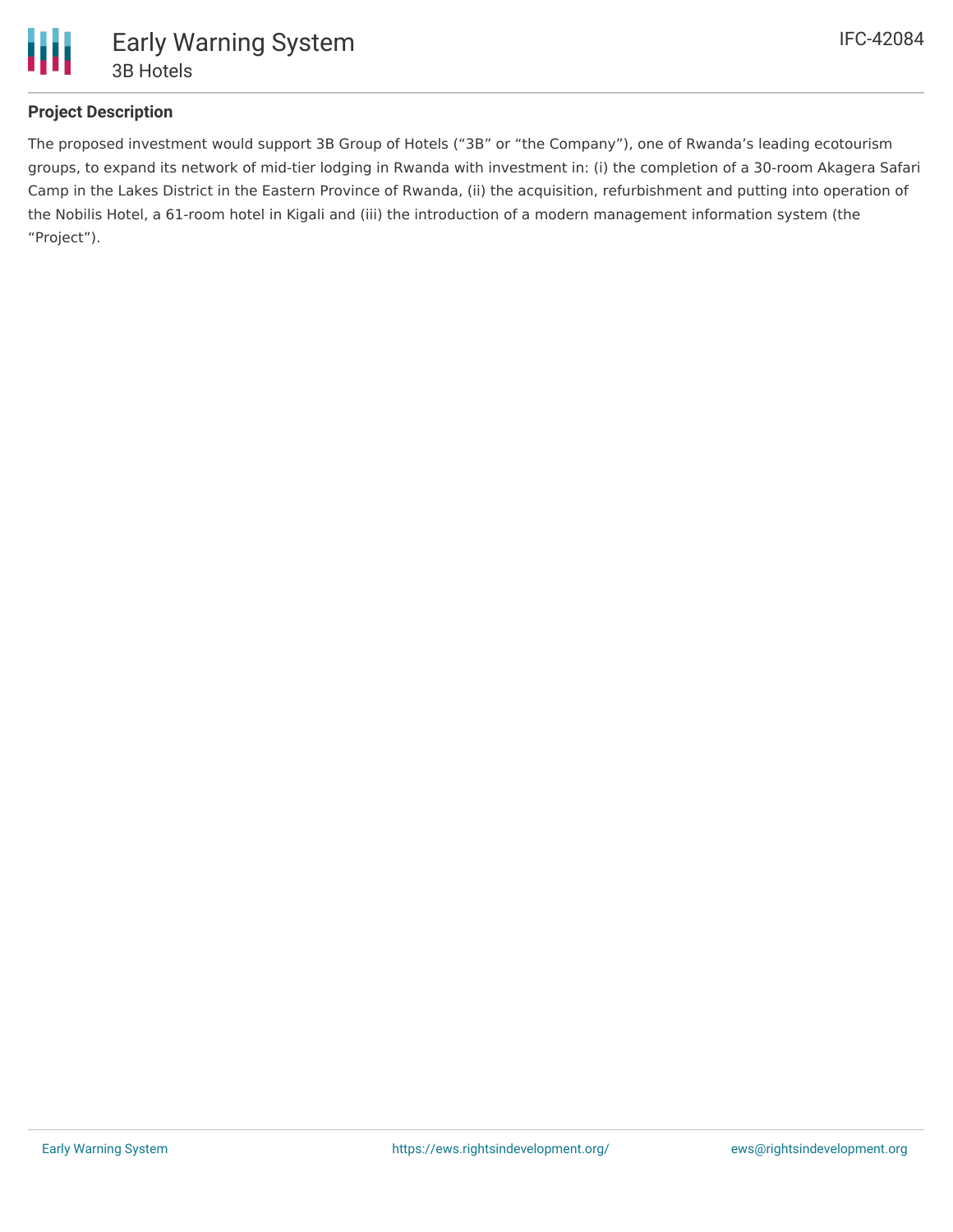## **Investment Description**

• International Finance Corporation (IFC)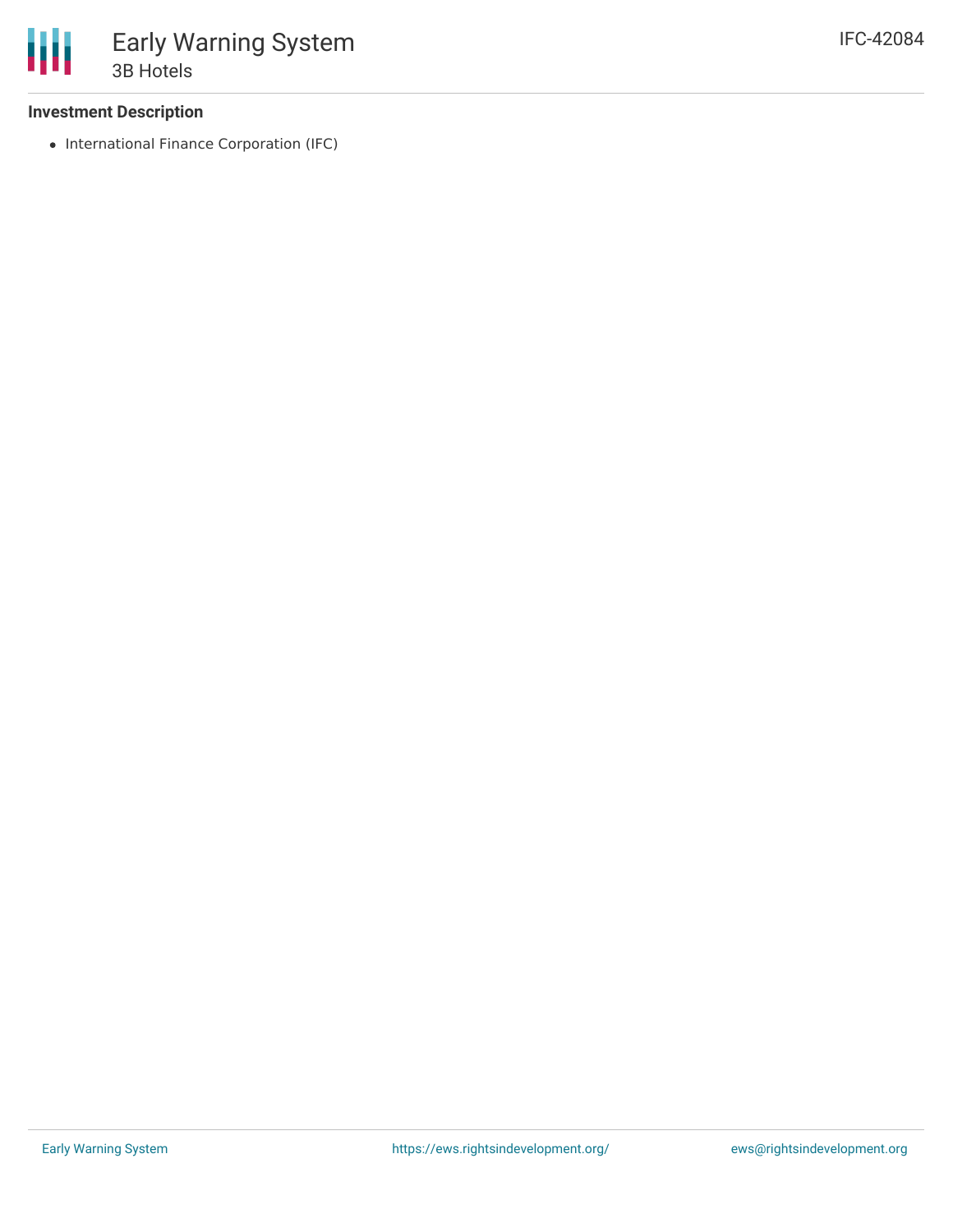

## **Private Actors Description**

The 3B Group consists of five separate companies, each 50-50% owned by Mr. Paul Muvunyi and his wife Mrs. Yvonne Impundu, a family of Rwandan entrepreneurs.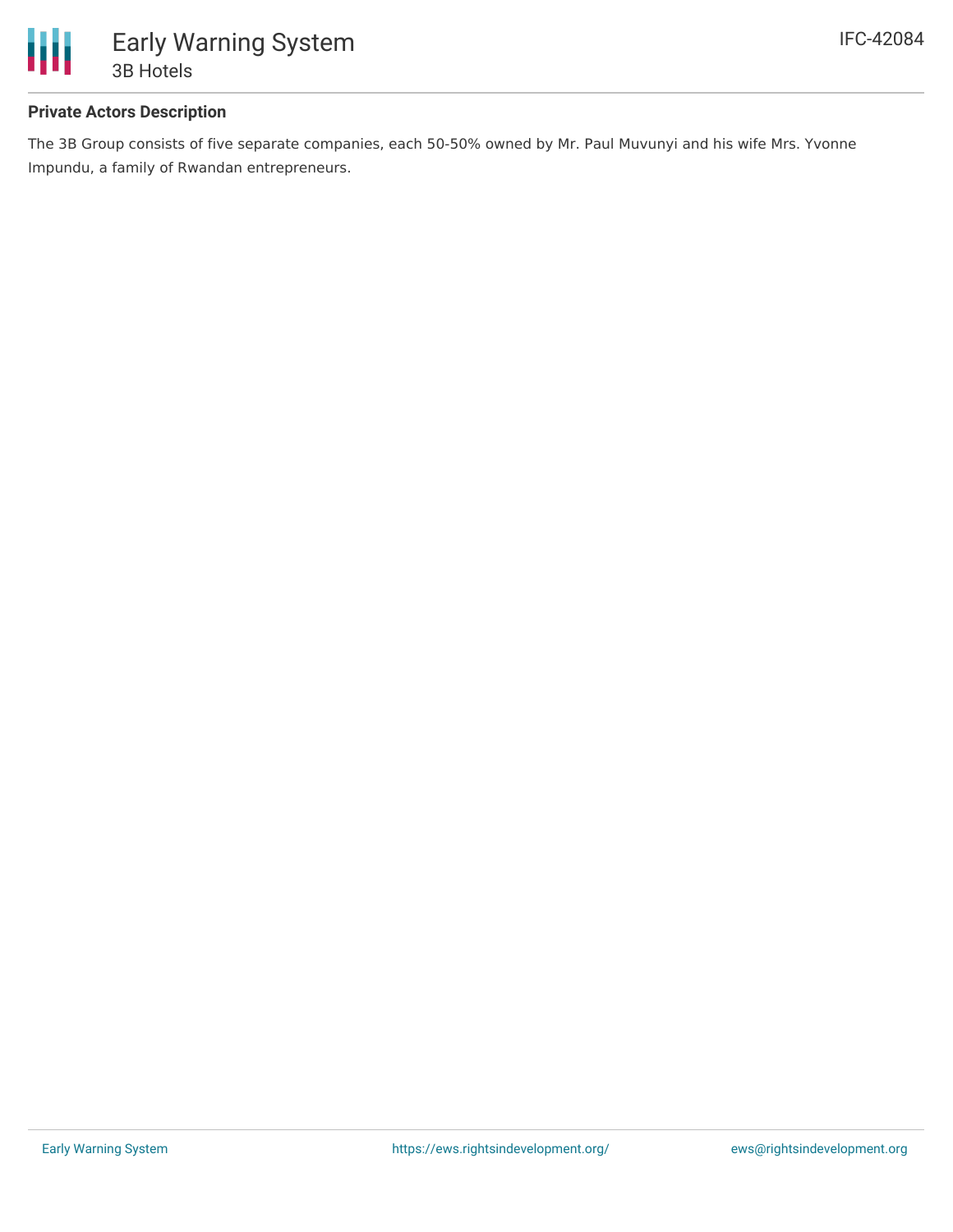

| <b>Private Actor 1</b>   | <b>Private Actor</b><br>Role | <b>Private Actor</b><br>Sector | <b>Relation</b>          | <b>Private Actor 2</b> | <b>Private Actor</b><br>2 Role | <b>Private Actor</b><br>2 Sector |
|--------------------------|------------------------------|--------------------------------|--------------------------|------------------------|--------------------------------|----------------------------------|
| $\overline{\phantom{0}}$ | $\overline{\phantom{0}}$     |                                | $\overline{\phantom{0}}$ | 3B Group               | Client                         | $\overline{\phantom{a}}$         |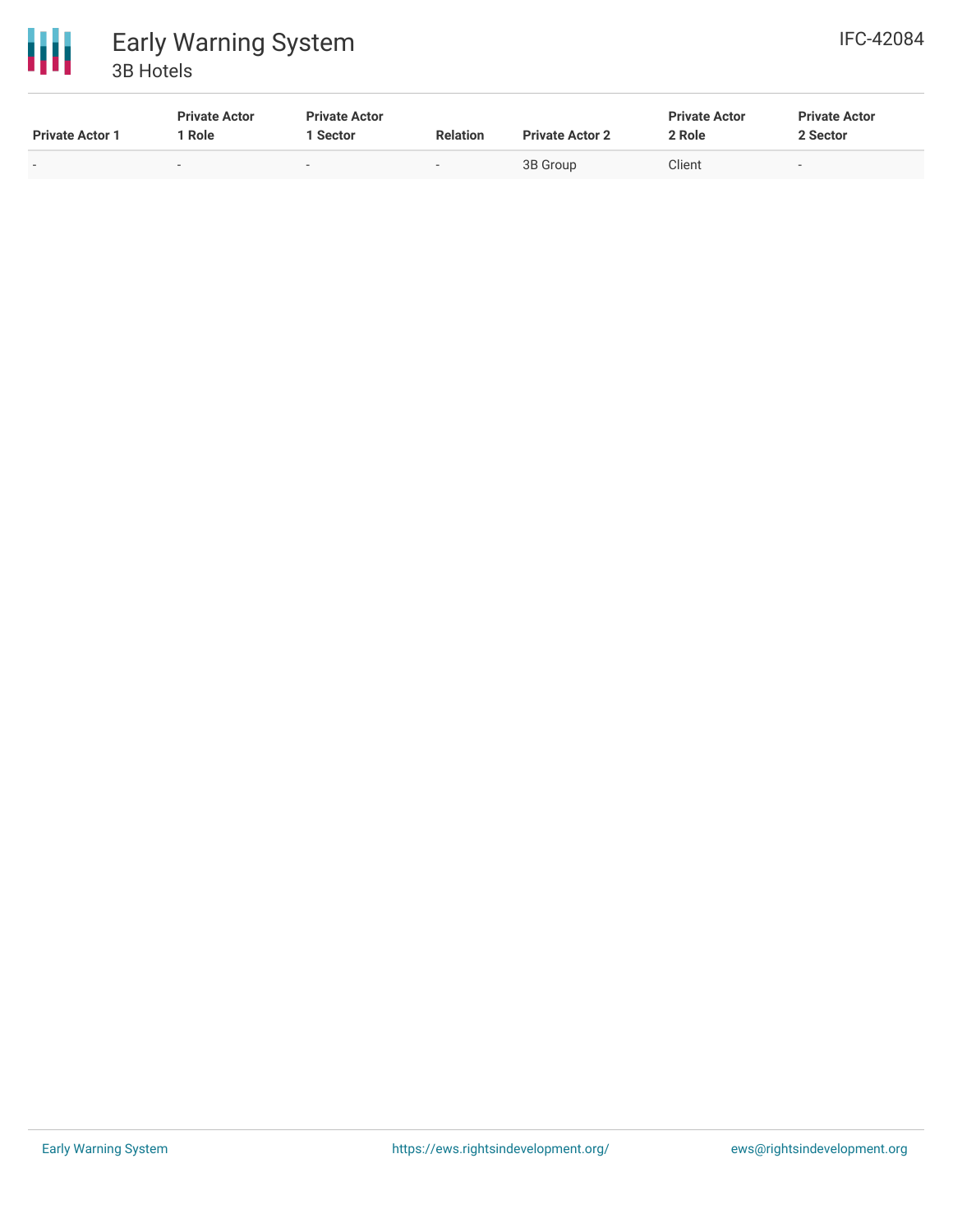

# **Contact Information**

3B Hotels Paul Muvunyi Chairman +250 788 302391 info@3bhotels.com P.O. Box 246 Musanze, Rwanda www.3bhotels.com

## ACCOUNTABILITY MECHANISM OF IFC

The Compliance Advisor Ombudsman (CAO) is the independent complaint mechanism and fact-finding body for people who believe they are likely to be, or have been, adversely affected by an IFC or MIGA- financed project. If you submit a complaint to the CAO, they may assist you in resolving a dispute with the company and/or investigate to assess whether the IFC is following its own policies and procedures for preventing harm to people or the environment. If you want to submit a complaint electronically, you can email the CAO at CAO@worldbankgroup.org. You can learn more about the CAO and how to file a complaint at http://www.cao-ombudsman.org/